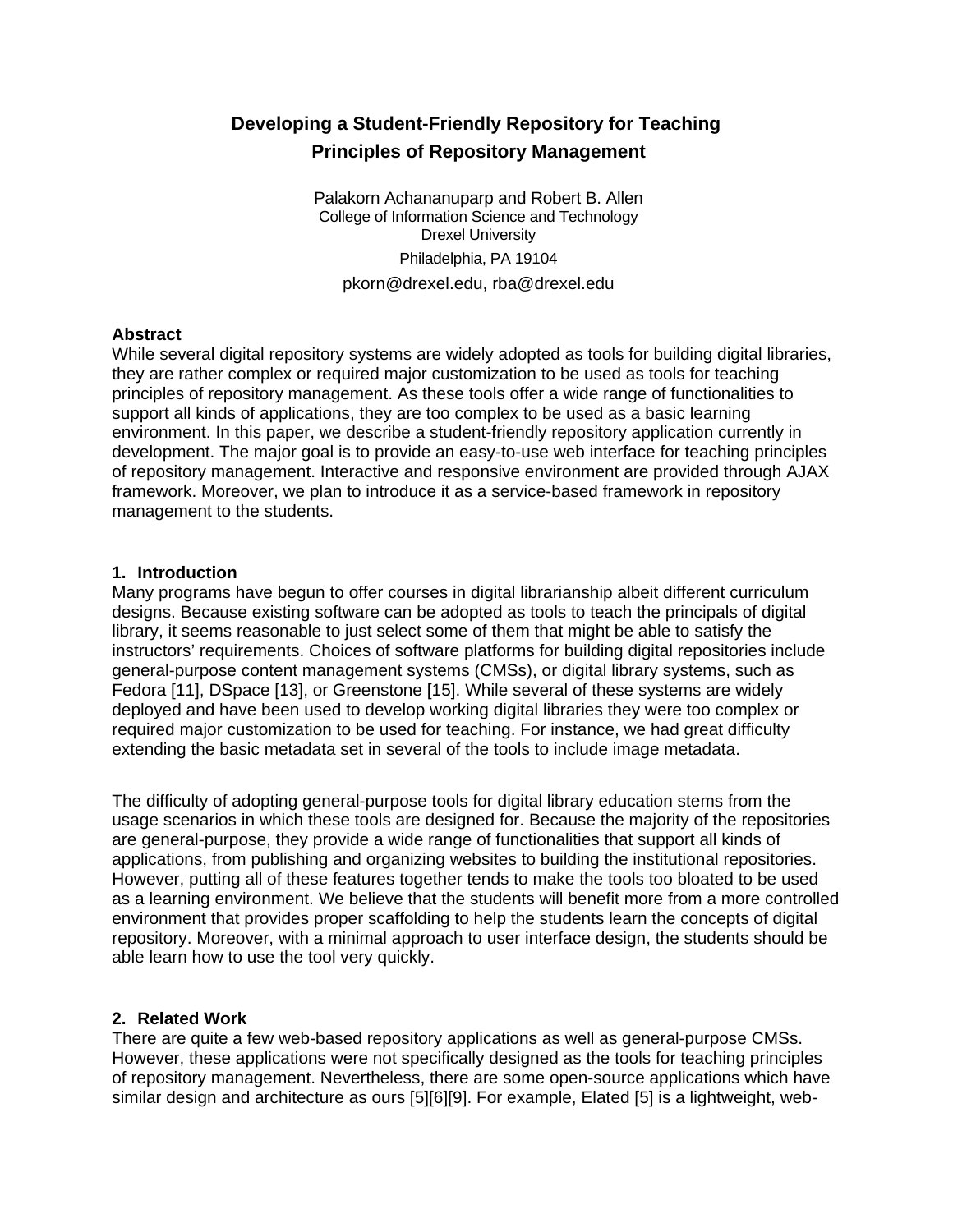based interface built on Fedora. Their goals are to offer an easy-to-use web interface to Fedora while utilizing Fedora's flexible content models and architecture. MyLibrary [9] aims to help users cope with information overload problem in digital library interface by providing a userdriven, customizable interface.

Several aspects of our tool distinguish it from the others. We have not seen many web-based repository tools that adopt an emerging technology framework like AJAX (Asynchronous Javascript and XML) [7]. Although there are not many studies to evaluate the impact of AJAX on the user's task performance, the usually perceived benefits of AJAX include reducing time spent waiting for data transmission, reducing time spent completing a particular task, reducing steps to complete the task, and improving application responsiveness [14]. In addition, most webbased repository tools only cover common repository functionalities, such as managing repository objects, managing metadata set, searching, etc. In contrast, our tool tries to emphasize the notion of repository services as well. As digital repositories become more interconnected [2], it is important to think about interoperability between repository services and ways in which interconnected repositories can serve patrons.

#### **3. Student-Friendly Technology**

Our goal is to build a lightweight, web-based digital repository application that is suitable for an educational as a student-friendly repository, we emphasize on the ease-of-use of the system rather than competing with full-feature repository applications. Specifically, we implement it with AJAX, a rich-internet application (RIA) technology. A flexible and responsive environment can greatly improve the students' task performance and engage them in learning the principles of repository management. We do not intend to replace existing repository software with ours. As the students graduated and entered the workforce, they will have to work on a different tool depending on their organization. Rather, our goal is to help them establish a strong conceptual model of digital repository technology and practice. And, in turn, they will be better prepared to use any existing tools.

The application will be developed in conjunction with our digital library curriculum to ensure that it meets learning objectives and serves as an effective learning environment. We are using an iterative design process in which we obtain feedback from the students based on the system prototype. Our emphasis here is to reach the simplicity in the design yet maintain the major functionality of basic repository. In doing so, we will employ usability techniques such as heuristic evaluation.

#### *3.1 Repository Module*

There are two main modules in our system: *the repository module* and *the administration module*. The repository module allows students to access items in the repository. This is an extension of the service we have developed for collecting image descriptions from students in a course of *Content Representation* [1]. The students can view the items and associated metadata. In addition, the students can modify information in the metadata given proper account privilege. A simple metadata search interface is also provided.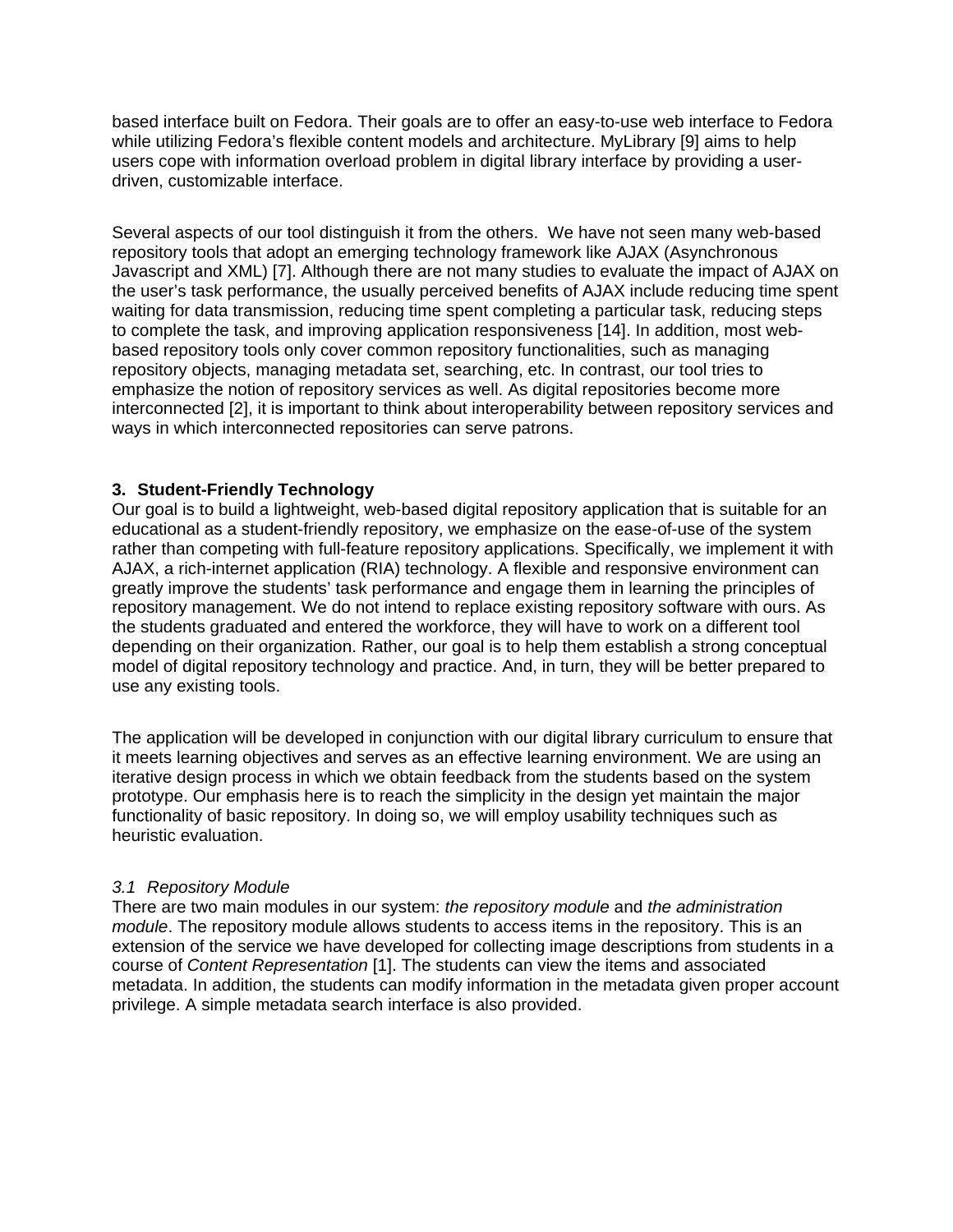| <b>Collections</b>                              |                |
|-------------------------------------------------|----------------|
|                                                 | New collection |
| My Collection                                   |                |
| Configure & Content & Users B Metadata m Delete |                |

**Figure 1. The main collection management page** 

| Create schema                                                                      | close                                                                                                                                                   |
|------------------------------------------------------------------------------------|---------------------------------------------------------------------------------------------------------------------------------------------------------|
| New Schema<br>Schema Name<br>Dublin Core<br>Description<br>Unqualified Dublin Core | Schema Fields<br>Please specify the descriptors for this schema.<br>Title<br>Tex • Remove<br>Author<br>Tex v Remove<br>Add another field<br>Save Schema |

**Figure 2. Metadata schema editor** 

#### *3.2 Administration Module*

The administration module provides a user interface to manage the repository. The major functionalities of the administrative module are structured around the collection-level tasks. To this end, the system provides four subcomponents: *collection manager*, *content manager*, *user manager*, and *metadata manager*. Each component provides basic functionalities to manage objects in a corresponding component.

To illustrate administrative workflow, consider the following example scenario. First, a new registered user enters login information to access the administrative interface. After a successful authentication, the user is redirected to a collection management page. The user creates a new collection by providing basic information, such as collection title, description, storage location, viewing privilege, and managing privilege. Once the new collection has been created, the user has a few options. The user can choose to upload one or more items onto the collection via collection submenu. Or, the user can add a new set of users and assign specific privilege to the users. Alternatively, the user could choose to create a default metadata schema for this collection.

#### **4. Service Management**

Through the service management interface, we will emphasize the roles of service-oriented architecture to the students. The service management interface allows the students to make specific services locally available in each collection as well as globally available across collections. An important question is the kinds of services we should include in the system. As there are numerous of repository services being implemented in various frameworks, there is the need to consolidate them into logical categories. Table 1 shows the example services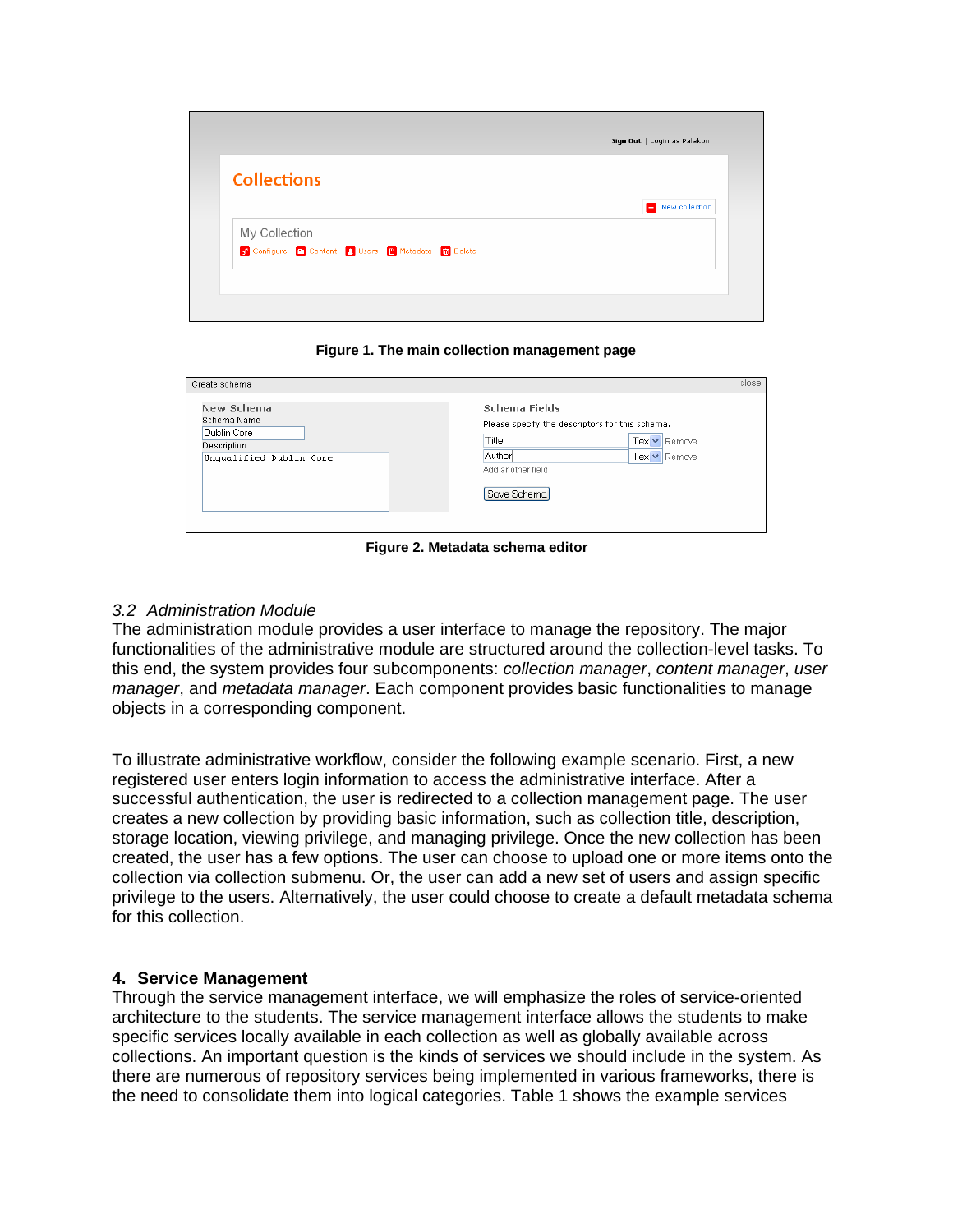across various frameworks. Generally, the most common services across various frameworks are related to repository access and indexing.

| <b>Service framework</b>                                            | <b>Examples of services</b>                                                                                                                                                                                                                                |
|---------------------------------------------------------------------|------------------------------------------------------------------------------------------------------------------------------------------------------------------------------------------------------------------------------------------------------------|
| Fedora Services Framework [11]                                      | Open URL Access Point                                                                                                                                                                                                                                      |
|                                                                     | Fedora Search                                                                                                                                                                                                                                              |
|                                                                     | <b>Fedora Workflow</b>                                                                                                                                                                                                                                     |
|                                                                     | Directory Ingest<br>$\overline{a}$                                                                                                                                                                                                                         |
|                                                                     | Preservation Integrity                                                                                                                                                                                                                                     |
|                                                                     | <b>OAI Provider</b>                                                                                                                                                                                                                                        |
|                                                                     | <b>Federation PID Resolution</b>                                                                                                                                                                                                                           |
|                                                                     | <b>Preservation Monitoring</b>                                                                                                                                                                                                                             |
|                                                                     | <b>Event Notification</b>                                                                                                                                                                                                                                  |
| The JISC Information Environment<br>Architecture [12]               | Authentication and authorization<br>$\overline{a}$                                                                                                                                                                                                         |
|                                                                     | Service registries<br>$\overline{\phantom{a}}$                                                                                                                                                                                                             |
|                                                                     | Metadata schema registries                                                                                                                                                                                                                                 |
|                                                                     | Identifier services                                                                                                                                                                                                                                        |
|                                                                     | Institutional profiling services<br>$\overline{a}$                                                                                                                                                                                                         |
|                                                                     | Terminology services<br>$\overline{a}$                                                                                                                                                                                                                     |
| The OCKHAM Initiative's Testbed<br>Services [9]                     | Interoperation service                                                                                                                                                                                                                                     |
|                                                                     | OPI-PMH-to-Z39.50 searching service                                                                                                                                                                                                                        |
|                                                                     | Alerting service                                                                                                                                                                                                                                           |
|                                                                     | <b>Browsing service</b>                                                                                                                                                                                                                                    |
|                                                                     | Conversion service                                                                                                                                                                                                                                         |
|                                                                     | Cataloging service                                                                                                                                                                                                                                         |
|                                                                     | Pathfinding service                                                                                                                                                                                                                                        |
| The Making of America (MoA) II Digital<br>Library Service Model [8] | Three layers: services, tools, and digital<br>library objects. Services are provided<br>through tools that discover, display,<br>navigate, and manipulate digital objects<br>from distributed repositories.                                                |
| California Digital Library (CDL) Common<br>Framework [3]            | Ingest, Indexing, Access (basic),<br>$\overline{\phantom{0}}$<br>Administration and Account<br>Management<br>Search and Browse, Capture (for<br>defining web crawls, harvests and<br>other content gathering mechanisms),<br>Rights Management, Collection |
|                                                                     | Management, Metasearch                                                                                                                                                                                                                                     |

**Table 1. Summary of Service Frameworks** 

We endorse the Digital Library Federation (DLF)'s analysis of the need to establish service framework for digital libraries [4]. Particularly in the educational context, having a shared model would provide a foundation to help the students understand the issues more effectively than merely introducing assorted services.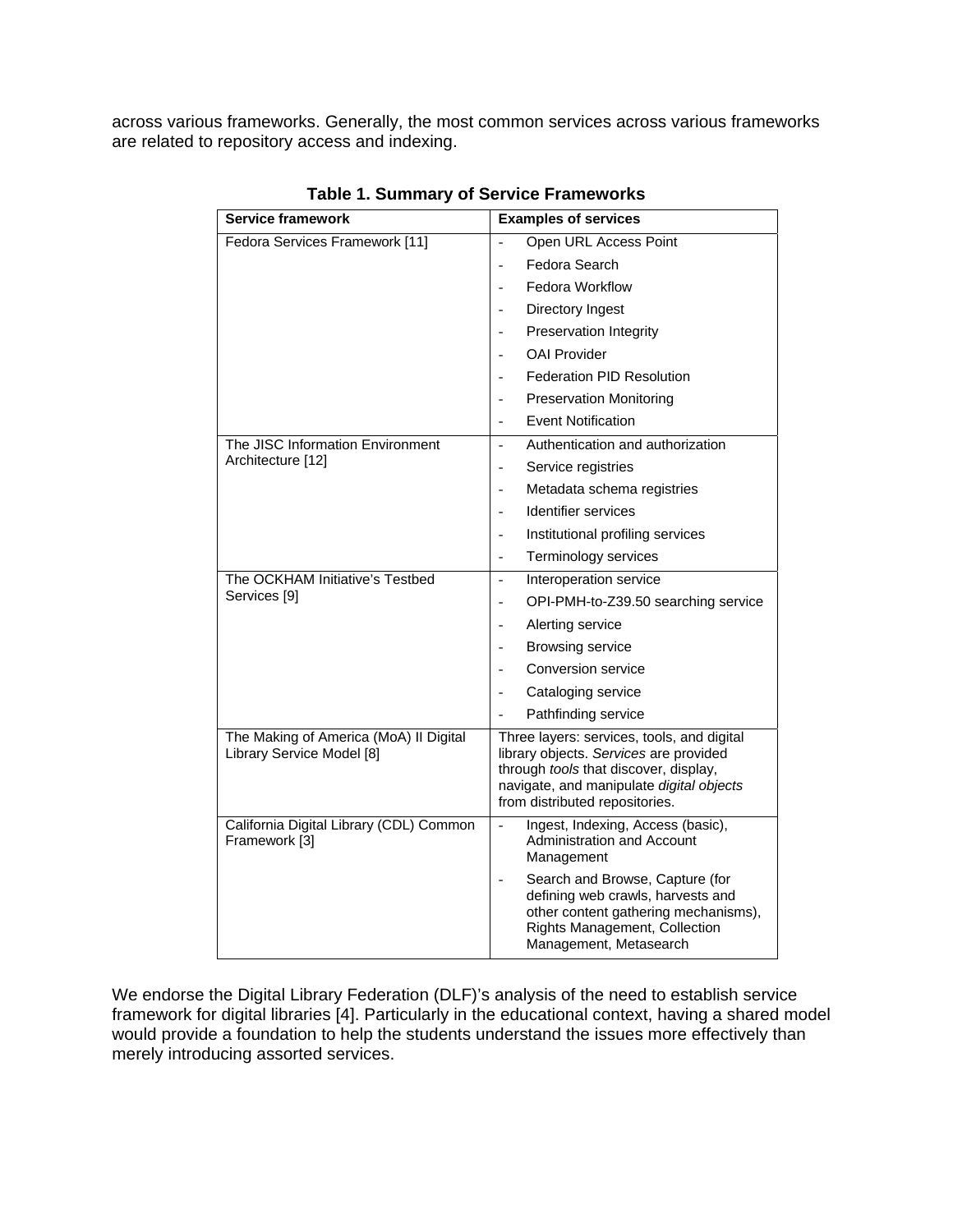To our knowledge, there are currently no dominant service frameworks. Rather, most frameworks are still a work-in-progress. The example provided in DLF progress report only illustrates abstract service framework that describes the framework in context of *business requirement*, *business process*, and *business function*. Thus, we plan to explore different ways to classify repository services and incorporate the final service framework/taxonomy into our system as well. For example, we might categorize based on person/organization involved – *repository-to-user services* vs. *repository-to-repository services*. A user searching to find particular resources in repository would be classified to fit the first service scenario, while a repository providing metadata records through OAI protocol would be classified as the latter. Our current plan for the first iteration of the tool is to cover at least one repository-to-repository service, i.e. OAI data provider service.

## **5. Conclusion**

We have described a student-friendly repository application currently in development. The major goal is to provide an easy-to-use web interface for teaching principles of repository management. To achieve that, we provide an interactive and responsive environment using AJAX framework. In addition, we plan to introduce a service-based framework in repository management to the students.

# **6. Acknowledgements**

This project is based supported by the Institute of Museum and Library Services (IMLS) Grant RE-05-05-0085-05 for developing a Model Curriculum for the Management of Digital Information. Tony Moore and Dr. Xia Lin worked with us in the initial stages of this project and we thank them for their advice.

## **7. References**

- [1] Achananuparp, P., McCain, K. W., and Allen, R. B. (2006) A tool for teaching principles of image metadata generation. In *Proceedings of JCDL 2006*. ACM Press, New York, NY, 341.
- [2] Besser, H. (2002) The Next Stage: Moving from Isolated Digital Collections to Interoperable Digital Libraries. *First Monday*, 7(6). http://firstmonday.org/issues/issue7\_6/besser/index.html
- [3] CDL Common Framework. http://www.cdlib.org/inside/projects/common\_framework/
- [4] Dempsey, L. and Lovoie, B. (2005) DLF Service Framework for Digital Libraries. May 17. http://www.diglib.org/architectures/serviceframe/dlfserviceframe1.htm
- [5] Elated: a general-purpose web-based client for the Fedora Repository System. http://elated.sourceforge.net/
- [6] Fez. http://sourceforge.net/projects/fez
- [7] Garrett, J.J., Ajax: A new Approach to Web Applications. http://www.adaptivepath.com/publications/essays/archives/000385.php
- [8] Hurley, B. J., Price-Wilkin, J., Proffitt, M., and Besser, H. (1999) The Making of America II Testbed Project: A Digital Library Service Model. http://www.clir.org/pubs/reports/pub87/contents.html